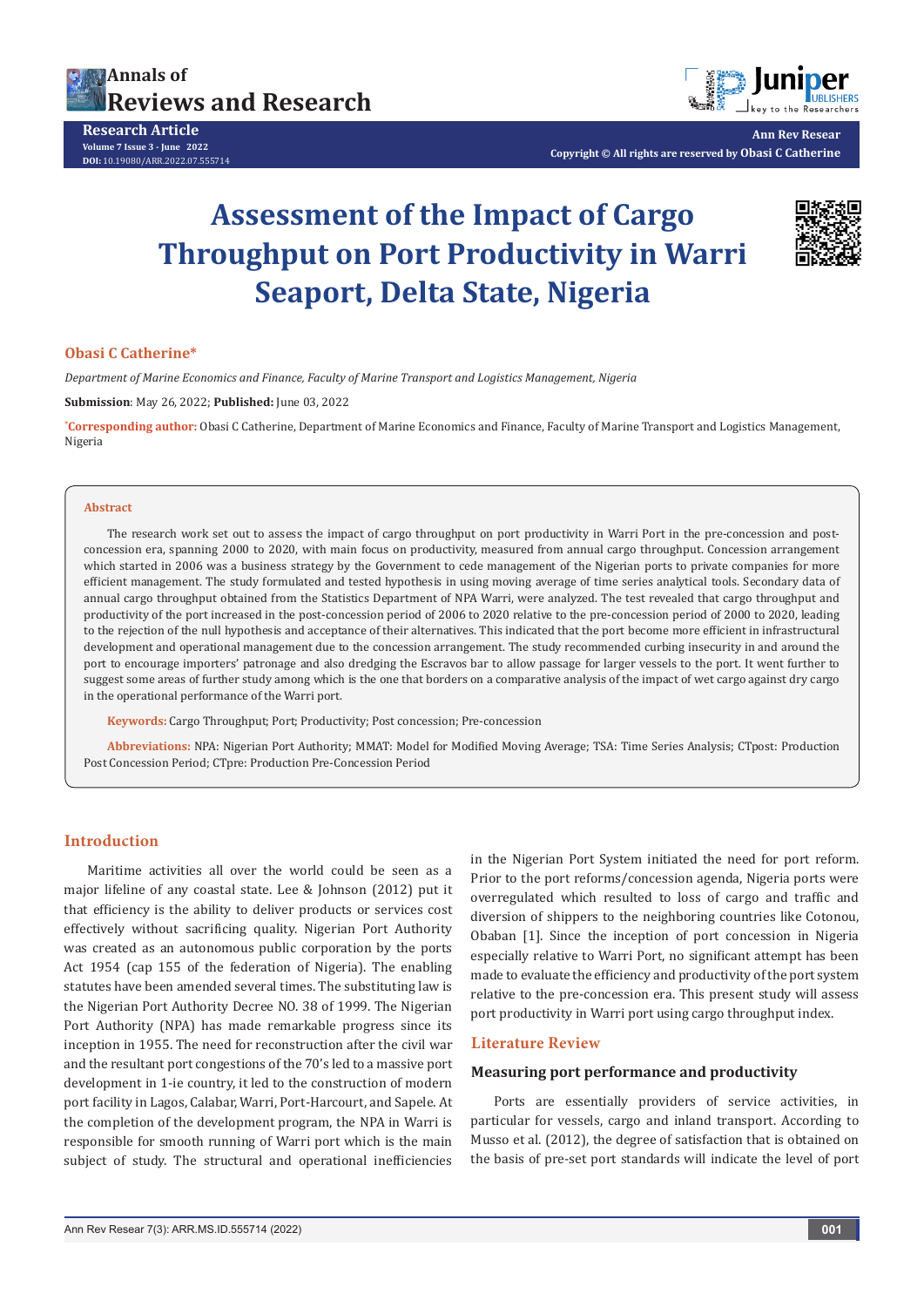performance achieved. From the foregoing it is already obvious that port performance levels will be different depending on measurement criteria utilized in the system. Thus, a port, at least in theory, may offer a very satisfactory service to vessel operators and at the same time be judged inefficient by cargo interests and inland transport operators (or *vice versa*). It is obviously more likely that poor performance will not be limited to one group of port users, but rather pervade all services offered by the port. The important lesson to learn from this is that port performance cannot be assessed on the basis of a single value or measure. In fact, a meaningful evaluation of a port's performance will require sets of measures relating to: the duration of a ship's stay in port (turnaround time of ship in port), the quantity of the cargo handled over a period-cargo throughput, the quantity of cargo handled by a gang over a period and the volume of ship traffic handled over a period/berth occupancy ratio.

According to Meersman et al. (2010), port actors look at productivity from many angles eg shippers or owners of goods look at productivity from the angle of minimizing the generalized cost including time. Also, the freight forwarders look at productivity in port relative to cost reduction while shipping companies look at port productivity relative to profit maximization or improvement. The private port operators refer to port productivity as increased ship traffics which will yield maximum profit through port dues reduction etc. The complicating factor is the strong interrelationship that exists between port efficiency and port productivity. Thus, it is virtually impossible and certainly inappropriate to study each of these in isolation. However, because of the particular importance of the first three sets, and their dominant position with respect to the main port users (namely the ship operators, the shippers and private port operators), this study will mainly concentrate on a more detailed discussion of these first three. Port productivity could be derived from these discussions as improved performance over a given period. It is a ratio between port performance output over an input resource eg time, labour, gang, capital asset such as crane etc. In the given circumstances, it is of crucial importance to agree on a basic and common methodology. Hence in the following section an attempt will be made to formulate generally acceptable notions, before analysing the factors determining port performance and productivity then suggesting methods of measuring and comparing through a generally agreed system of port statistics and indicators. According to Emeghara [2] productivity is an extension of efficiency that is, the increase in output when input or cost of production remains constant. In other words, productivity is the ratio of output increase when input is steady. Fourgeaud [3], notes that, in addition to technical performance, shippers and ship owners are looking for: Reliability, Competitive and predictable cost and cargo handling quality, and adaptability and responsiveness. Nye [4], defines "efficiency" as improved performance and productivity or improved performance over a period eg (containers per hour, man-hours per move). Nye notes that automation is not a goal in itself, but a means of striking the best balance between capacity and productivity, relative to

cost effectiveness and optimization goal). Le-Griffin & Murphy [5] note the problem in comparing terminals with and without large transshipment volumes. Since transshipments generate two ship moves for a single container yard transaction. Terminals with large volumes of transshipments show an inflated TEU count. Despite noting this comparability problem, the authors do not attempt to correct the problem in their comparisons. As they state, TEU/ acre data "are of limited value in making straight comparisons of productivity." There is also some confusion in the survey between container moves per hour and cranes per vessel, and between annual throughput and moves per crane. Their survey makes two particularly useful observations. Choi [6] proposed an approach for combined productivity optimization that focuses on mean equipment waiting times. In a case study, this approach was used to isolate a bottleneck between the transfer cranes and yard tractors.

## **Turnaround Time**

Since the introduction of containerized vessel, public keeps on arguing turnaround time for vessel towards container terminal. Movement of good via vessel needs to be arrived destination as soon as possible. That is why faster turnaround time in terminal could accelerate the voyage. Therefore, turnaround time is really a serious matter to be considered for container terminal. Shippers are looking for a port which could provide fast turnaround time, when they could reduce voyage as maximum as possible. For port container terminal, it is very vital to have fast turnaround time for vessel. The cycle for operation in terminal is not only involved between vessel and equipment, but it also involves all aspects (from management to operation) in port container terminal itself. Therefore, anything happens in terminal area will affect operation as a whole. However, the ways to mitigate the problem truly depend on the management because human runs machine. The significance of vessel turnaround time to port container terminals can be expressed like what Cram & Baker (2001) said No single cause more directly affects the cost of living of a maritime country than the speed with which ships are turned round in her ports". Furthermore, lesser vessel turnaround time means no congestion and reduces port stay for vessel. As a result, there is no queuing before vessel can berth. When talking about no queuing and congestion means throughput for port container terminal relatively will increase [7-15].

#### **Quay Crane Productivity and Vessel Turnaround Time**

A container terminal is a complex area and its work under multiple operational objectives to complete the process. Murthy et al. (2004) highlight the most critical performance measure for rating the terminals is the ship turnaround time or the port time of the ship. It means the average time the terminal takes to unload and load a docked vessel, its follow by the average QC rate, which is the quay cranes' throughput measure during a period, given by

<sup>. ,</sup>  *No of Containers unloaded loaded Quay Crane Total Quay Crane Hours of all Quay Crane that worked* <sup>=</sup>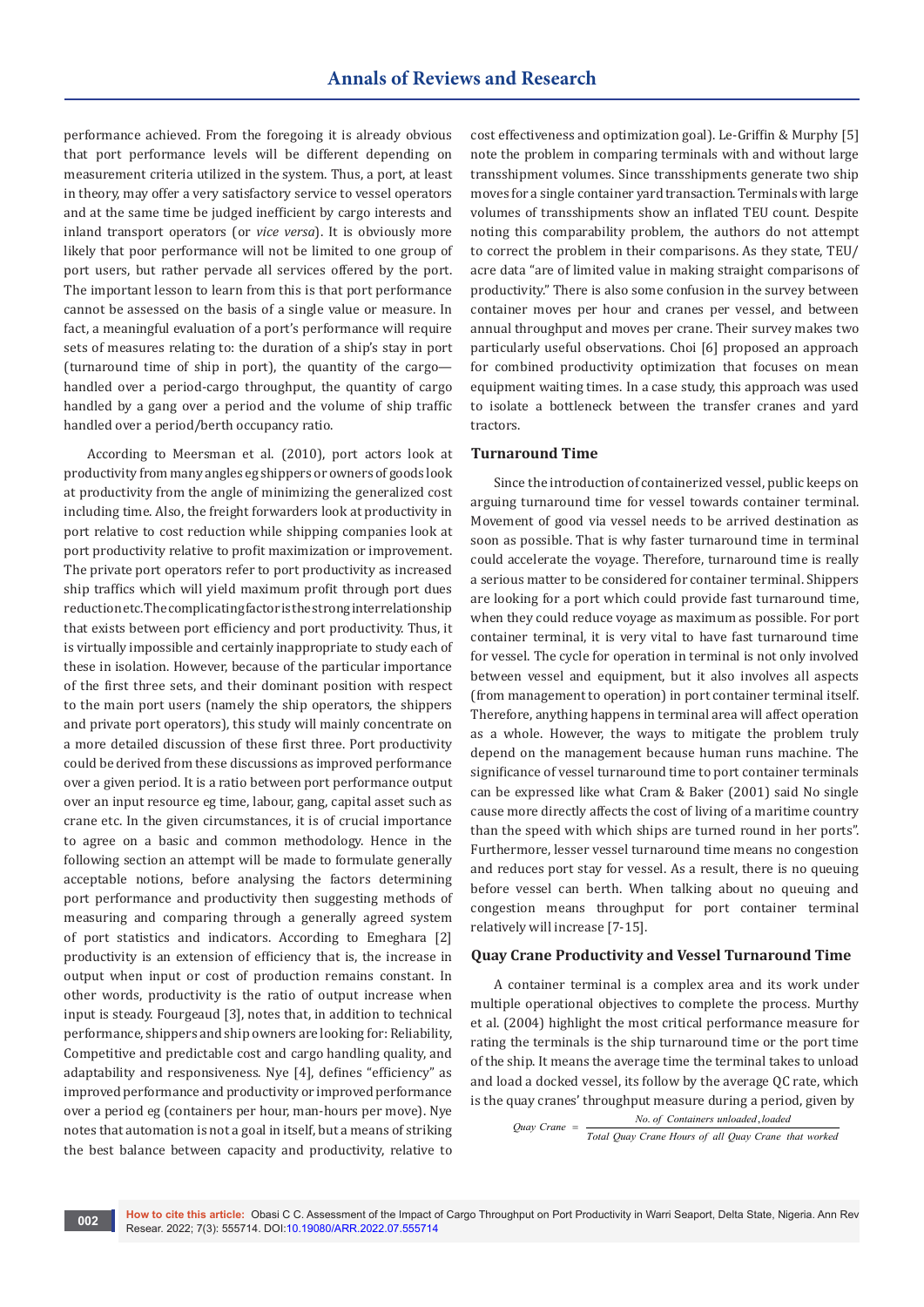Modernization of port container terminal must be parallel with the way's terminal operates their port. There is no point to have state-of-the-art facilities, without having world class productivity.

## **Cargo of Output; an Indicator of Productivity**

The cargo output provides information on the total quantity of work done in a particular period or on the tonnage handled in a stated time. In ports the most commonly used indicators of output are:

- **a)** Berth throughput
- **b)** Ship output
- **c)** Gang output

The latter two values are obviously also measuring of productivity and efficiency, with the last one constituting the most frequently used indicator of productivity.

# **Method of Data Analysis**

As part of the process for undertaking this research, the study made use of quantitative techniques to analyze the data collected and collated. The first stage of this approach is the identification of port performance indicators. The analysis starts with setting a clear normative definition of operational performance, then an attempt was made to relate port productivity with performance measurement indices such as turnaround time of ship in the port, port cargo throughput, ship traffic volume, gang outputs over the pre-concession and post concession periods. In other words, the following qualitative and quantitative measures of port performance were relevant:

**i.** Total Tonnage Handled or cargo throughput over the two periods being investigated was mainly used for the work.

**ii.** Gang Productivity averages for two periods i.e. pre and post concession.

- **iii.** Container Traffic.
- **iv.** Ship Turn Around Time for the two periods.
- **v.** Number of vessels that entered the port.

The study couldn't attempt to work on the other productivity measurements such as gang-productivity, container traffic productivity, ship turnaround, ship traffic volume due to time and financial constraints. In other words, the study concentrated on cargo throughput productivity. The above measures can be calculated thus:

Port productivity = Total tonnage in post concession period relative to Total Tonnage pre concession period.

There is productivity if cargo throughput is higher during the post concession relative to the pre-concession period. Ie CTpre < CTpost

where CTpre = Production pre concession period

CTpost = production post concession period

Similar masseurs could be said of turnaround time of ships at the ports over the two periods, ship traffic volume for the port over the two periods etc.

### **Tools for data analysis (Time Series Analysis)**

In any study the need to use an appropriate statistical tool to analyze the data collected cannot be over-emphasized. The study which hovers around productivity assessment in Nigeria ports pre and post concession eras will make use of an optimization technique to analyze the data. The optimization method hovers around time series most especially moving average. Time series is an optimization technique that looks at productions or services rendered over a long period. It could also be used as a forecasting model to predict the future. Time series as a forecasting model could also give or establish the mathematical relationship between the pre concession period and the post concession era. There are many other models used in a relative forecasting study globally such as regression analysis, gravity model etc. For this study the choice of moving average an aspect of time series is obvious as it tries to establish the mathematical relations between the pre concession and post concession period. In other words, the choice of modified moving averages is based on the need to understand the productivity situation over the two periods for comparison. With this model, the study could predict the productivity levels in the coming years ahead. The modified moving average as an optimization technique recognizes the presence of error terms in any projection analysis. However, in planning you must have a figure to plan for rather than planning without a figure. Projection makes room for a planner or service provider to make adequate provision for the future. Hence projecting cargo throughput, ship traffic volume, turnaround time for warri ports complex will enable management to plan ahead. This will enable management to make adequate manpower capacity building and cargo handling equipment provision to actualize the expected productivity [16- 30].

## **The modified moving average technique**

The model for modified moving average (MMAT) which is an aspect of Time Series Analysis (TSA) is thus

$$
F = \frac{3m_1 + 2m_2 + m_3}{6}
$$

Where  $m_1$  = latest years info

 $m_2$  = infor from 2 yrs ago

 $m<sub>2</sub>$  = info from 3 yrs ago

The essence of the moving average is to enable the user to draw a smooth curve from which projection or prediction could be made, A moving average helps in smoothening the up and down graph often visualized in time series analysis.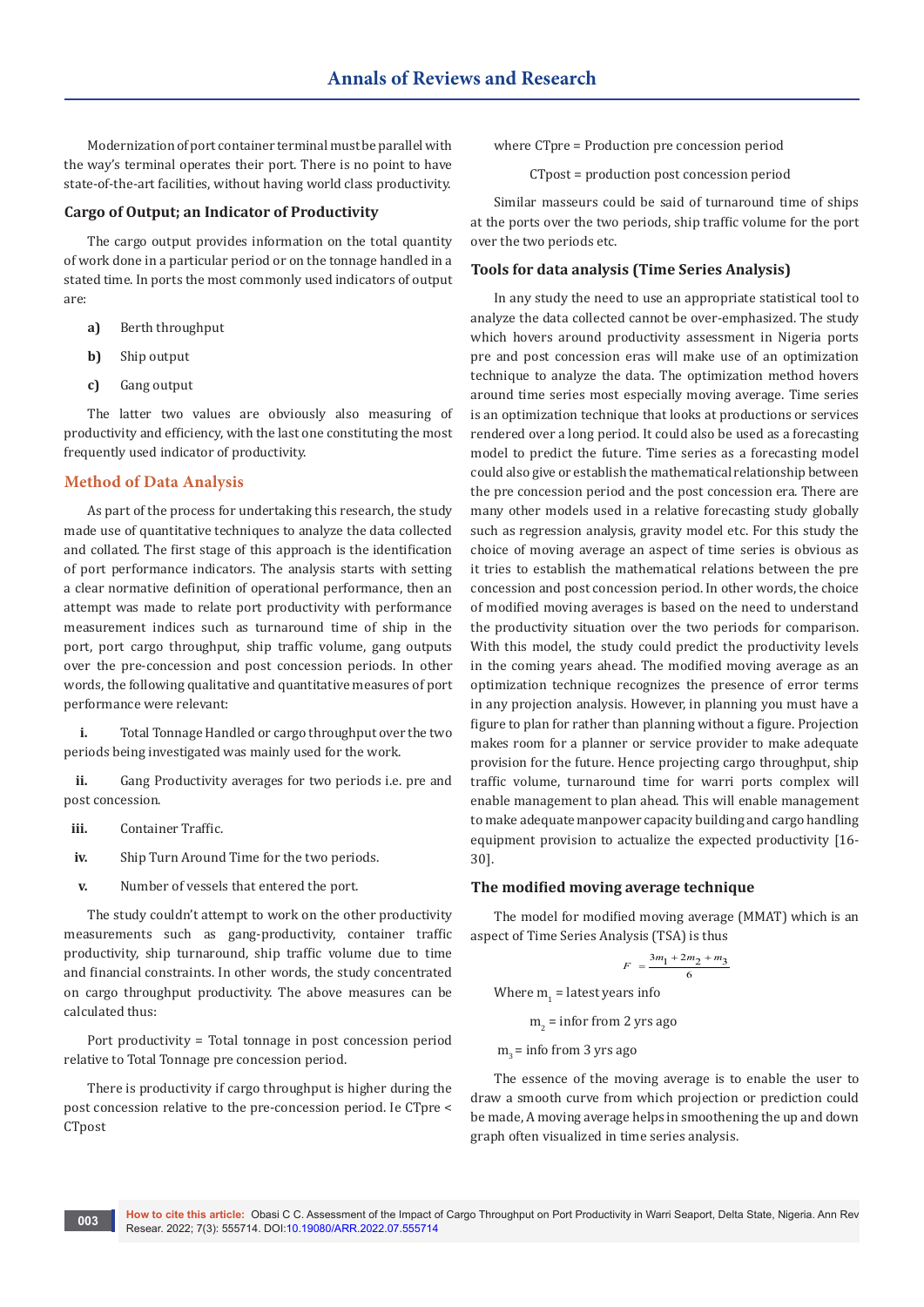# **Hypothesis**

 There is no significant difference between cargo throughputs in post concession period relative to pre concession period using cargo throughput in warri Port Complex.

# **Four years moving average trend**

In order to have a trend from which predictions or forecasting could be made, we, have to establish a trend using four years moving averages as seen on column 4. To establish productivity or improvement in efficiency, cargo throughput or output started from 2765546tonnes in 2002, climbed to 4,601,424 tonnes in 1995. It noses dried to 2,860,800 tonnes in 2003 and 2,956,323 in 2004. The cargo throughput declined in 2005 with 2,749,944tonnes. The downward trend continued to post concession period in 2009 with 2,544,688tonnes. For the post concession period, when the private operators had come in with better cargo, handling equipment in both quality and quantity performance improvement was not significant till in 2010, cargo throughput stood at 2,702,685tonnes. The following year 2011, there was improved efficiency or performance as cargo throughput climbed to 2,941,524tonnes. In 2012, output climbed to 4,454,539tonnes. From then cargo-throughput rose up to its

pick of 10,148,601tonnes in 2019 through declined in 2020 with throughput of 8,521,277tonnes.

#### **Modified Moving Average**

To strengthen the smooth curve for forecasting purpose the study made use of the modified moving averages which is represented by the model see column 5.

$$
F = \frac{3m_1 + 2m_2 + m_3}{6}
$$

# **Hypothesis Testing**

 The null hypothesis states that there is no significant difference between the cargo throughput calculated for the pre and post concession periods. The alternative hypothesis will then read that there is a significant difference when post concession cargo throughput is higher than the pre-concession (Figure 1). Consequently from (Table 1), since the four year moving averages for post concession periods stood at 2,389,847.5, 2,941,524, 6,366,055, 6,716,762 and 8,521,277 tonnes as against the pre-concessions periods moving averages of 2,765,545 and 2,749,943.5 tonnes respectively, the study accepted the nullhypothesis that there is a significant difference between the postconcession period and the pre-concession period.

**Table 1**: Cargo Throughput at Warri Ports Complex (Pre and Post Concession).

| $\mathbf{1}$ | $\overline{2}$                   | 3                          | $\overline{\mathbf{4}}$                                            |
|--------------|----------------------------------|----------------------------|--------------------------------------------------------------------|
| Year         | <b>Cargo Throughput (tonnes)</b> | <b>Four Years Averages</b> | Four years Trend Moving Averages $F = \frac{3m_1 + 2m_2 + m_3}{6}$ |
| 2000         | 2,185,812                        | $\overline{\phantom{a}}$   |                                                                    |
| 2001         | 2,860,808                        | $\overline{\phantom{a}}$   |                                                                    |
| 2002         | 3,178,379                        | 2,765,545                  | 2765546                                                            |
| 2003         | 2,837,183                        | $\blacksquare$             | 2860800                                                            |
| 2004         | 2,566,831                        | $\overline{\phantom{a}}$   | 2956323                                                            |
| 2005         | 3,242,898                        | 2,749,943.50               | 2749944                                                            |
| 2006         | 2,352,862                        | $\blacksquare$             | 2624673                                                            |
| 2007         | 2,336,100                        |                            | 2549297                                                            |
| 2008         | 2,265,327                        | 2,389,847.50               | 2389848                                                            |
| 2009         | 2,605,101                        | $\overline{\phantom{a}}$   | 2544688                                                            |
| 2010         | 2,972,223                        | $\overline{\phantom{a}}$   | 2702685                                                            |
| 2011         | 2,968,087                        | 2,941,524                  | 2941524                                                            |
| 2012         | 3,220,686                        | $\overline{\phantom{a}}$   | 4454539                                                            |
| 2013         | 8,657,160                        | $\overline{\phantom{a}}$   | 5676683                                                            |
| 2014         | 7,860,797                        | 6,366,055                  | 6366055                                                            |
| 2015         | 5,725,575                        | $\overline{\phantom{a}}$   | 6988873                                                            |
| 2016         | 5,711,960                        | $\overline{\phantom{a}}$   | 6451907                                                            |
| 2017         | 6,509,294                        | 6,716,762                  | 6716762                                                            |
| 2018         | 8,920,217                        | $\blacksquare$             | 8162101                                                            |
| 2019         | 11,506,933                       | $\overline{\phantom{a}}$   | 10148601                                                           |
| 2020         | 13,657,959                       | 8,521,277                  | 8521277                                                            |

Source: NPA (Warri Port Complex). Modified by the researcher.

**How to cite this article:** Obasi C C. Assessment of the Impact of Cargo Throughput on Port Productivity in Warri Seaport, Delta State, Nigeria. Ann Rev **004 Resear. 2022; 7(3): 555714. DOI[:10.19080/ARR.2022.07.5557](http://dx.doi.org/10.19080/ARR.2022.07.555714)14 DOI:10.19080/ARR.2022.07.555714**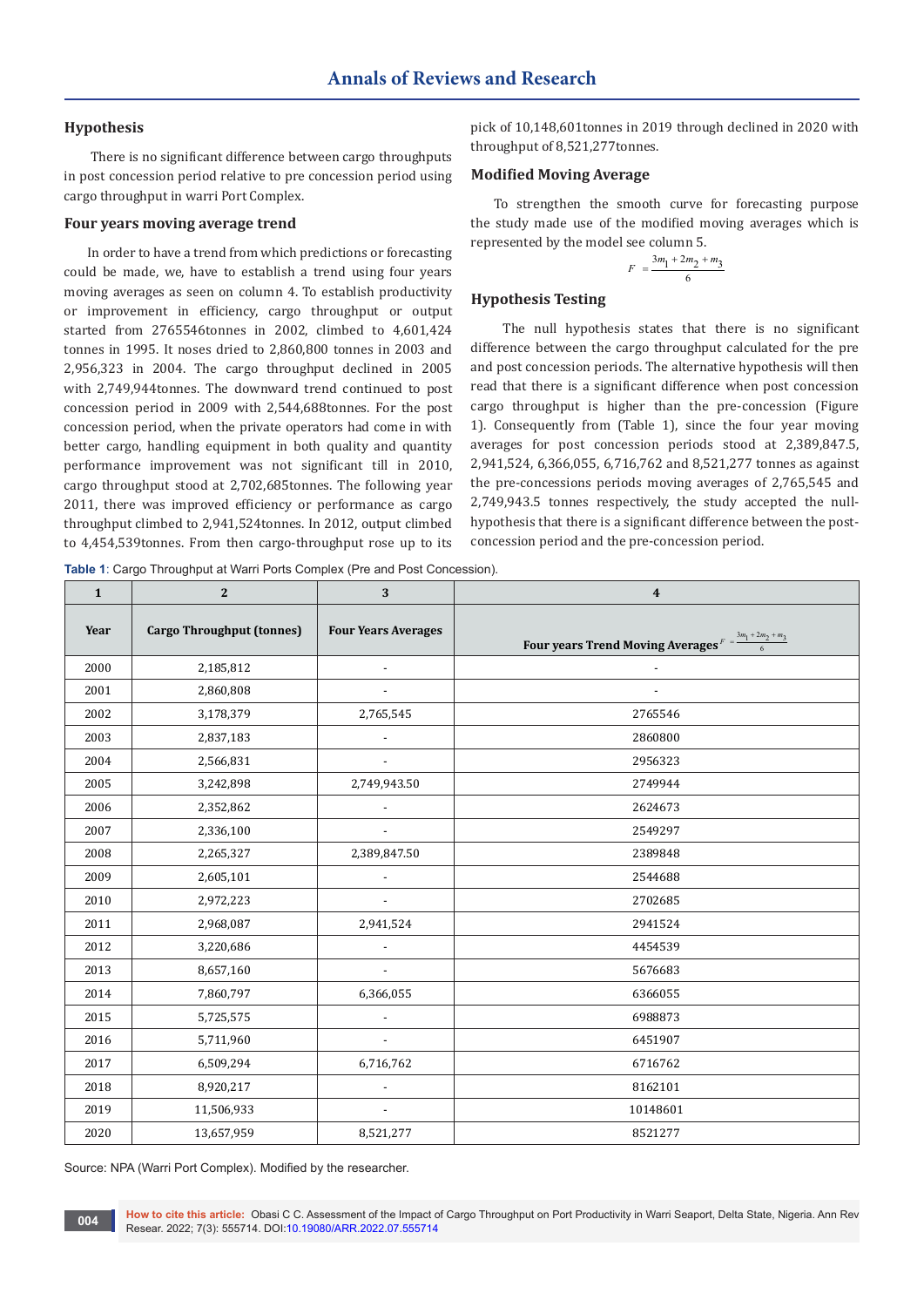

### **Conclusion**

The availability of infrastructural facilities in port signifies efficiency and productivity. An efficient port means a productive port or service centre. Port productivity signify economies of scale just as economics of scale means reduced cost of operation which if transferred to port users in form of lower freight charges and port charges means improvement in the standard of living of the society. The study also concludes that concession of Nigerian ports had led to availability of more cargo handling equipment in both quality and quantity just as seen from the previous studies reviewed. In other words, globally concession of services centres such as ports always ushers in service efficiency and productivity.

#### **Recommendations**

It is worthy to note that the coming into the scene of private port operators has ushered in improvement in port productivity, but much need to be done to bring in port friendly operations and services. This turn of event will definitely arrest the problem of ship and cargo diversions to neighbouring ports of Benin republic, Togo and Ghana. The operations of the private port investors should be monitored to ensure that they are actually bringing in more funds to purchase or provide more port facilities. This is to check the abuse of charging high port dues or cargo handling fees. The private investors aim at making profit to the highest level. This, they may do without commensurate performance. Charging high port dues to ships and as well as high cargo handling dues may also lead to ship and cargo diversion to neighbouring ports if not checked. To ensure better port performance or productivity, the private ports operators should invest in better information management technologies (ICT) as well as retraining of her manpower capacity.

#### **References**

- 1. Obaban MI (2006) Privatization and Commercialization of Public Enterprises in developing countries, the case of Nigeria.
- 2. Emeghara GC, Obed, Ndikom BC (2012) A critical appraisal of port reform and development policy in Nigeria. Research in Business and Management 1(1): 13-22.
- 3. Fourgeaud P (2009) Measuring Port Performance. The World Bank, infoMARE Forum of Shipping and Logistics.
- 4. Nye (2009) Advanced Technology in Terminal Design.
- 5. [Griffin L, Murphy \(2006\) Container Terminal Productivity: Experiences](https://accessaintlaurentbeauport.org/wp-content/uploads/2019/06/Le-Griffin-2006-Container-terminal-productivity-Experiences-of-ports-of-Los-Angeles-and-Long-Beach.pdf)  [at the Ports of Los Angeles and Long Beach.](https://accessaintlaurentbeauport.org/wp-content/uploads/2019/06/Le-Griffin-2006-Container-terminal-productivity-Experiences-of-ports-of-Los-Angeles-and-Long-Beach.pdf)
- 6. Choi (2005) Analysis of Combined Productivity of Equipments in Container Terminal Chung, (2003) Port Performance Indicators.
- 7. Ashar A (2005) Productivity and Capacity of Container Terminals. Worldwide Shipping, October/November.
- 8. Beskovnik B (2008) Measuring and Increasing the Productivity Model on Maritime Container Terminals. Pomorstvo 22(2): 171-183.
- 9. [Chad Syverson \(2011\) What Determines Productivity. Journal of](https://home.uchicago.edu/~syverson/productivitysurvey.pdf)  [Economic Literature 49\(2\): 326-365.](https://home.uchicago.edu/~syverson/productivitysurvey.pdf)
- 10. Langen D, Vander Horst MR (2007) Port Performance Indicator Imports Journal of Maritime Research 4(1): 23-36.
- 11. Langen D, Ngdam MN, Vander Horst MR (2007) Strategy Map and Performance indicators for Ports and Authorities.
- 12. Emeghara GC (2008) A perceptual Assessment of the delay factors in the Nigeria port operation. A PHD thesis of Federal University of Technology Owerri (Transport Management).
- 13. [Estache A, Gonzalez M, Trujillo L \(2002\) Efficiency gains from port](https://www.sciencedirect.com/science/article/abs/pii/S0305750X01001292)  [reform and the potential for yardstick competition: lesson from Mexico.](https://www.sciencedirect.com/science/article/abs/pii/S0305750X01001292)  [World Development 30\(4\): 545-560.](https://www.sciencedirect.com/science/article/abs/pii/S0305750X01001292)
- 14. Hilde Meersman, Eddy Van De Voorde, Thierry Vanel Slander (2014) Port infrastructure finance. 1<sup>st</sup> Edition, Informa Law from Routledge pp. 264.